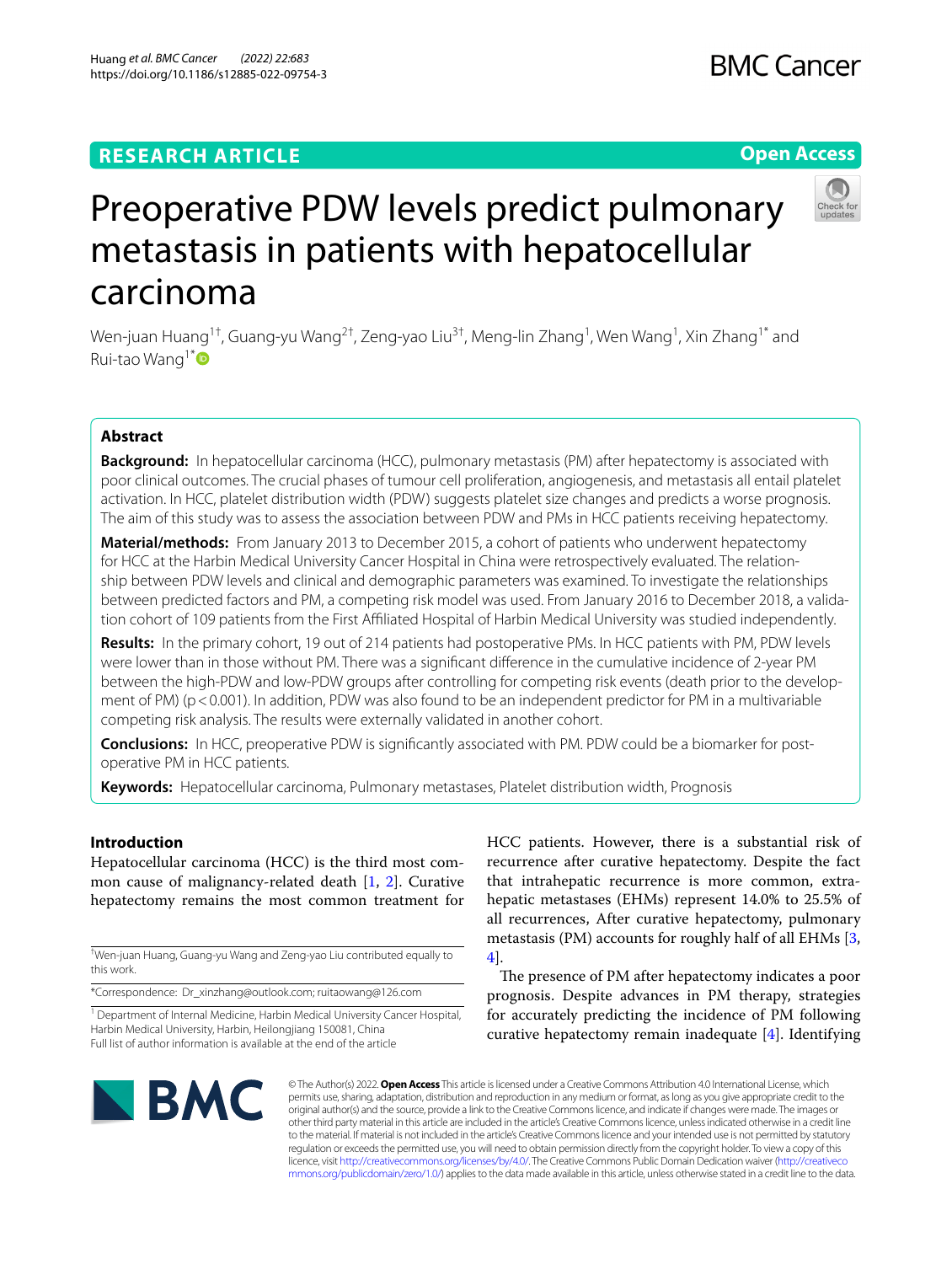high-risk patients for PM before surgery is helpful in early detection and early intervention. Thus, investigation of novel biomarkers for PM is urgently needed.

Recently, abundant evidence shows that platelet activation is involved in tumor proliferation, angiogenesis, and metastasis  $[5]$  $[5]$ . Through direct signal transduction with hepatocytes and liver parenchymal cells, platelets have been demonstrated to increase HCC cell proliferation and infltration, as well as liver regeneration. Moreover, antiplatelet therapy has also been demonstrated to reduce liver damage and improve patient outcomes [\[6](#page-7-5)]. Platelet distribution width (PDW) reveals variations in platelet size and is considered a hallmark of platelet morphology [\[7](#page-7-6), [8\]](#page-7-7). At present, PDW has been proven to be critical in the prediction of liver metastasis in colorectal cancer and distant metastasis in gastric cancer [[9\]](#page-7-8). PDW levels were also found to predict poor survival in HCC in our previous study [\[10\]](#page-7-9). However, no study has investigated the association between PDW and PM following hepatectomy for HCC.

The aim of this study was to assess the association between PDW and PMs in HCC patients receiving hepatectomy.

#### **Materials and methods**

#### **Patients**

The clinical data of 214 patients with histologically diagnosed HCC at the Harbin Medical University Cancer Hospital in China were reviewed retrospectively from January 2013 to December 2015. All of the patients were subjected to radical surgical resection. They exhibited no signs of substantial portal vein/hepatic vein invasion and had not received any adjuvant therapy prior to surgery. This study excluded participants with other malignancies, haematological illness, infectious disease, and cardiovascular disease. The subjects who had treatment with anticoagulants, statins, or acetylic salicylic acid were also excluded. Information from another independent cohort of patients who underwent hepatectomy for HCC at the First Afliated Hospital of Harbin Medical University, from January 2016 to December 2018, was retrospectively collected. Two hospitals' ethics committees gave their approval for the study. An informed consent form was signed by all participants.

#### **Data collection**

The following demographic and clinicopathological information were collected: age, sex, body mass index (BMI), hepatitis B virus surface antigen (HBsAg), antibodies to hepatitis C virus (anti-HCV), the presence of liver cirrhosis, Child–Pugh's grade, aspartate aminotransferase (AST), alanine aminotransferase (ALT), γ-glutamyl transferase (γ-GGT), albumin, total bilirubin, creatinine, alphafetoprotein (AFP), international normalized ratio (INR), tumor size, tumor number, capsule, tumor diferentiation, macrovascular invasion, model of end-stage liver disease score (MELD score), fbrosis-4 index (FIB-4), aspartate aminotransferase to platelet ratio index (APRI), platelet-albumin-bilirubin (PALBI), and albumin-bilirubin (ALBI) score. White blood cell count (WBC), platelet count, PDW, mean platelet volume (MPV), and haemoglobin were directly obtained by an automated hematological analyzer. PDW had a normal range of 11–17%.

#### **Follow‑up**

After hepatectomy, patients were followed up every three months. At each appointment, a routine abdomen and chest computed tomography (CT) was conducted.

Liver function and serum AFP were measured. When tumor recurrence or metastasis is suspected, abdominal contrast-enhanced CT and/or magnetic resonance imaging (MRI) are performed every 6 months or earlier. The following criteria were used to diagnose PM: (a) A dynamic chest CT scan revealed freshly emerging lesions, particularly many round nodules around the lungs; and (b) AFP levels were increased. The CT findings were confrmed by at least two independent radiologists. Response Evaluation Criteria in Solid Tumors (RECIST) (version 1.1) was used to defne the response. A bronchial perfusate examination and sputum cytological test were used to diferentiate other pulmonary lesions. All of the patients were tracked for up to two years. Patients who were diagnosed with PM less than a month after hepatectomy were excluded.

#### **Statistical analysis**

Statistical analyses were completed using SPSS software (version 26.0), and R software (version 4.1.2). Categorical and continuous variables were analyzed using Chisquared test and Student's *t*-test, respectively. Receiver operating characteristic (ROC) curve was constructed to defne the optimal cut-of value of PDW using MedCalc software (version 15.0). Among these survival outcomes, PM was the interest event, while death was considered a competing risk. Survival analyses were performed using univariable and multivariable competing risk models. Variables were included in the multivariable competing risk analysis if the P value on univariable competing risk analysis was <  $0.10$ . The cumulative incidence of PM was estimated using the cumulative incidence function (CIF) curves and intergroup comparison was analyzed using the Gray's test. The results were presented as subdistribution hazard ratios (sHR) with 95% CI. *P*<0.05 was regarded as signifcant.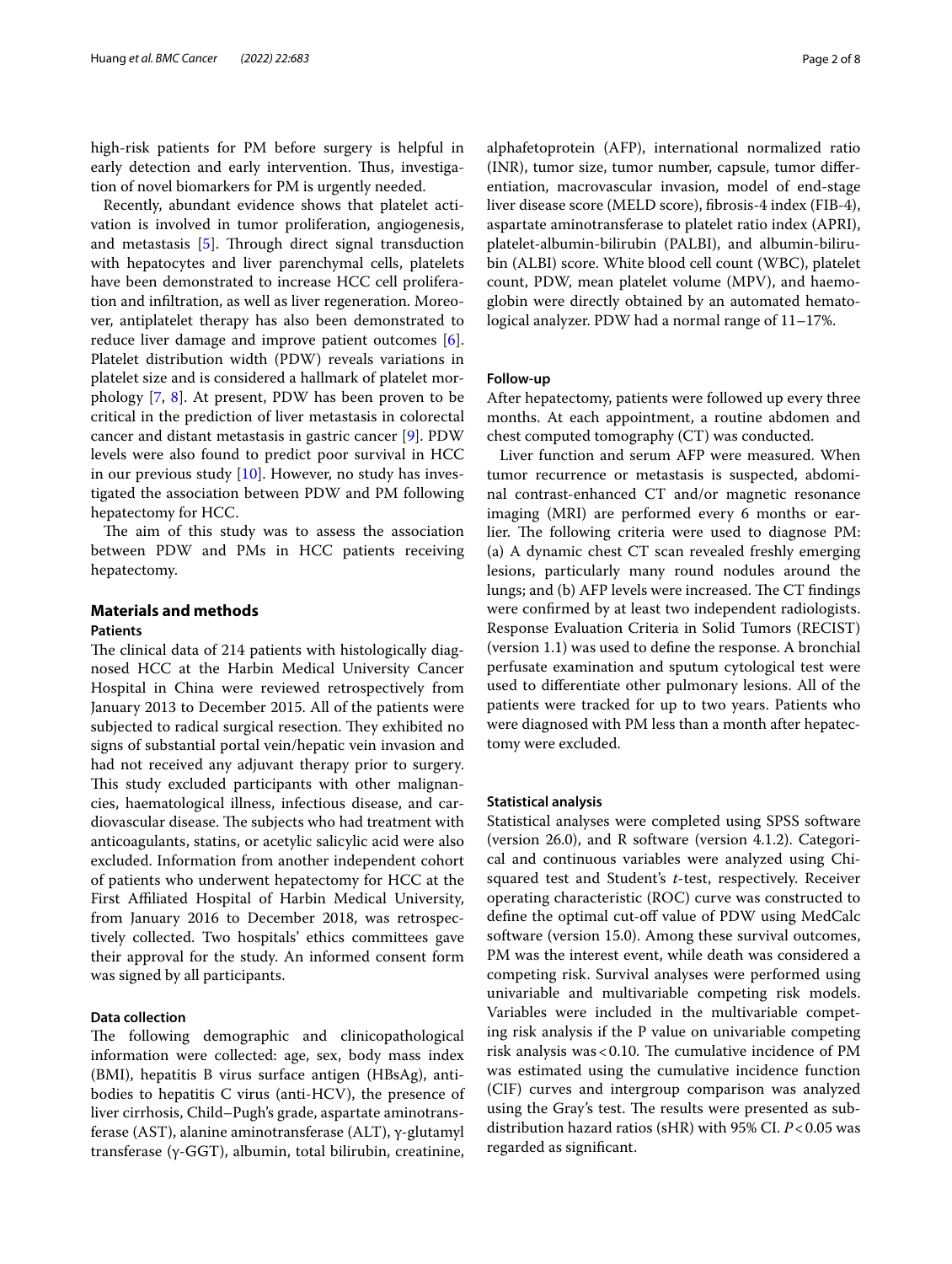#### **Results**

The clinicopathological characteristics of HCC patients in the derivation set and validation set are summa-rized in Table [1](#page-2-0). There were  $214$  patients (mean age,  $52.6 \pm 9.2$  years; range, 26.0 to 74.0 years) in the derivation cohort, including 162 males (75.7%) and 52 females (24.3%). However, no statistically signifcant diferences were detected between the derivation and validation cohorts with regard to age, sex, hepatitis C, vascular invasion, tumor number, MELD score, APRI score, FIB-4 score, AFP levels, platelet count, and ALT levels.

Table [2](#page-3-0) displays the characteristics of HCC patients stratifed by PM status. In the derivation cohort, over a median follow-up period of 27.0 (range 4.0–82.0) months, 19 (8.88%) patients had PM events. Moreover, statistical signifcance was found in vascular invasion, capsule, tumor size, AFP, and PDW levels between the PM and non-PM groups (Table [2](#page-3-0)). Other clinical parameters were not in correlation with PM. In the validation set, the median follow-up time was 25.0 (range 4.0–46.0) months. Cirrhosis, Child Pugh score, tumor size, MELD score, PALBI, AFP, haemoglobin, platelet count, and PDW levels between the two groups had a signifcant diference.

The optimal cut-off value of PDW was determined as 14.1% with an area under the curve (AUC) value of 0.732 (0.667–0.790) using ROC curve in the derivation cohort (Fig. [1\)](#page-4-0). The HCC patients were classified into two parts based on the cut-off value (low-PDW  $(\leq 14.1\%)$  and high-PDW (>14.1%)). Among all patients, 57 patients  $(26.6%)$  had PDW  $\leq$  14.1 and 157 patients (73.4%) had PDW>14.1. Over a median follow-up of 27.0 months, 7 patients in high-PDW group and 12 patients in low-PDW group had PM events. In the validation cohort, the HCC patients were classifed into two parts by the same cutoff value of PDW. During the follow-up of 25.0 months, 1 patient in high-PDW group and 10 patients in low-PDW group developed PM.

Death was treated as an event competing with PM. Table [3](#page-4-1) shows the results of the competing-risk analysis. In the univariable analysis, sex, vascular invasion, capsule, PDW (continuous variable) and tumor size (continuous variable) were signifcant prognostic factors for PM in the derivation cohort ( $p < 0.05$ ). All these factors were included in the multivariable model. The multivariable competing-risk analysis revealed that PDW ( $sHR=0.850$ , 95%CI [0.736–0.983]) and tumor size (sHR=1.240, 95%CI [1.045–1.481]) were the independent predictive factors for PM. The same results were externally validated in another cohort.

<span id="page-2-0"></span>

| Table 1 Baseline characteristics of patients with HCC |  |
|-------------------------------------------------------|--|
|-------------------------------------------------------|--|

| Variables                        | <b>Derivation set</b>       | <b>Validation set</b>       | P-value |
|----------------------------------|-----------------------------|-----------------------------|---------|
| Ν                                | 214                         | 109                         |         |
| Age (years)                      | $52.6 \pm 9.2$              | $52.7 \pm 10.1$             | 0.966   |
| BMI ( $kg/m2$ )                  | $24.2 \pm 3.8$              | $22.0 \pm 2.6$              | < 0.001 |
| Sex (male, %)                    | 162(75.7)                   | 82 (75.2)                   | 0.926   |
| HBsAg (%)                        | 190 (88.8)                  | 65 (59.6)                   | < 0.001 |
| Hepatitis C (%)                  | 11(5.1)                     | 2(1.8)                      | 0.153   |
| Cirrhosis (%)                    | 196 (91.6)                  | 41 (37.6)                   | < 0.001 |
| Child Pugh score                 |                             |                             | < 0.001 |
| Α                                | 205 (95.8)                  | 85 (78.0)                   |         |
| B                                | 9(4.2)                      | 24 (22.0)                   |         |
| Vascular invasion                |                             |                             | 0.631   |
| No                               | 186 (86.9)                  | 24 (22.0)                   |         |
| Yes                              | 28 (13.1)                   | 85 (78.0)                   |         |
| Tumor number                     |                             |                             | 0.631   |
| Single                           | 183 (85.5)                  | 91 (83.5)                   |         |
| Multiple                         | 31 (14.5)                   | 18 (16.5)                   |         |
| Tumor differentiation            |                             |                             | < 0.001 |
| Poor                             | 38 (17.8)                   | 50 (45.9)                   |         |
| Moderate/well                    | 176 (82.2)                  | 59 (54.1)                   |         |
| Capsule                          |                             |                             | 0.001   |
| Complete                         | 183 (85.5)                  | 77 (70.6)                   |         |
| Incomplete                       | 31 (14.5)                   | 32 (29.4)                   |         |
| Tumor size (cm)                  | $4.9 \pm 2.9$               | $6.3 \pm 4.2$               | 0.002   |
| MELD score                       | $-1.84$ ( $-3.58$ to 0.02)  | 1.57 (-4.20 to 0.90)        | 0.451   |
| FIB-4                            | $1.9(1.4 - 3.2)$            | $1.9(1.1 - 3.2)$            | 0.417   |
| APRI                             | $0.6(0.4-0.9)$              | $0.7(0.4-1.2)$              | 0.439   |
| PALBI                            | $-3.3$ ( $-3.6$ to $-3.1$ ) | $-4.8$ ( $-5.2$ to $-4.2$ ) | < 0.001 |
| <b>ALBI</b>                      | $-2.6$ ( $-2.9$ to $-2.3$ ) | $-2.0$ ( $-2.4$ to $-1.7$ ) | < 0.001 |
| AFP (ng/mL)                      | 14.8 (4.1-227.5)            | 23.7 (4.7-471.2)            | 0.390   |
| WBC $(x 10^9/L)$                 | $5.84 \pm 2.10$             | $8.39 \pm 3.98$             | < 0.001 |
| Haemoglobin (g/L)                | $142.0 \pm 17.3$            | $122.2 \pm 23.7$            | < 0.001 |
| Platelet count<br>$(x 10^{9}/L)$ | $161.5 \pm 63.2$            | 177.9 ± 90.6                | 0.093   |
| MPV (fL)                         | $10.6 \pm 1.4$              | 11.1±1.1                    | < 0.001 |
| PDW (%)                          | $15.2 \pm 2.4$              | $13.2 \pm 2.2$              | < 0.001 |
| <b>INR</b>                       | $1.06 \pm 0.09$             | $1.21 \pm 0.26$             | < 0.001 |
| Albumin (g/L)                    | $39.5 \pm 4.6$              | $34.3 \pm 5.8$              | < 0.001 |
| Creatinine (µmol/L)              | $76.8 \pm 15.0$             | $60.6 \pm 15.5$             | < 0.001 |
| AST (U/L)                        | 35 (28–47)                  | $51(31 - 88)$               | < 0.001 |
| ALT (U/L)                        | 39 (28–52)                  | 39 (26–60)                  | 0.589   |
| γ-GGT (U/L)                      | 49 (32-84)                  | 78 (44 - 135)               | < 0.001 |
| Total bilirubin<br>$(\mu mol/L)$ | 13.9 (10.4-18.7)            | 18.2 (14.1-25.6)            | < 0.001 |

AFP Alphafetoprotein, *ALB*I Albumin-bilirubin, *APRI* Aspartate aminotransferase to platelet count ratio index, *AST* Aspartate aminotransferase, *ALT* Alanine aminotransferase, *BMI* Body mass index, *FIB-4* Fibrosis-4 index, *γ-GGT* γ-glutamyl transferase, *INR* International normalized ratio, *MPV* Mean platelet volume, *MELD score* model of end-stage liver disease score, *PDW*, Platelet distribution width, *PALBI* Platelet-albumin-bilirubin, *WBC* White blood cell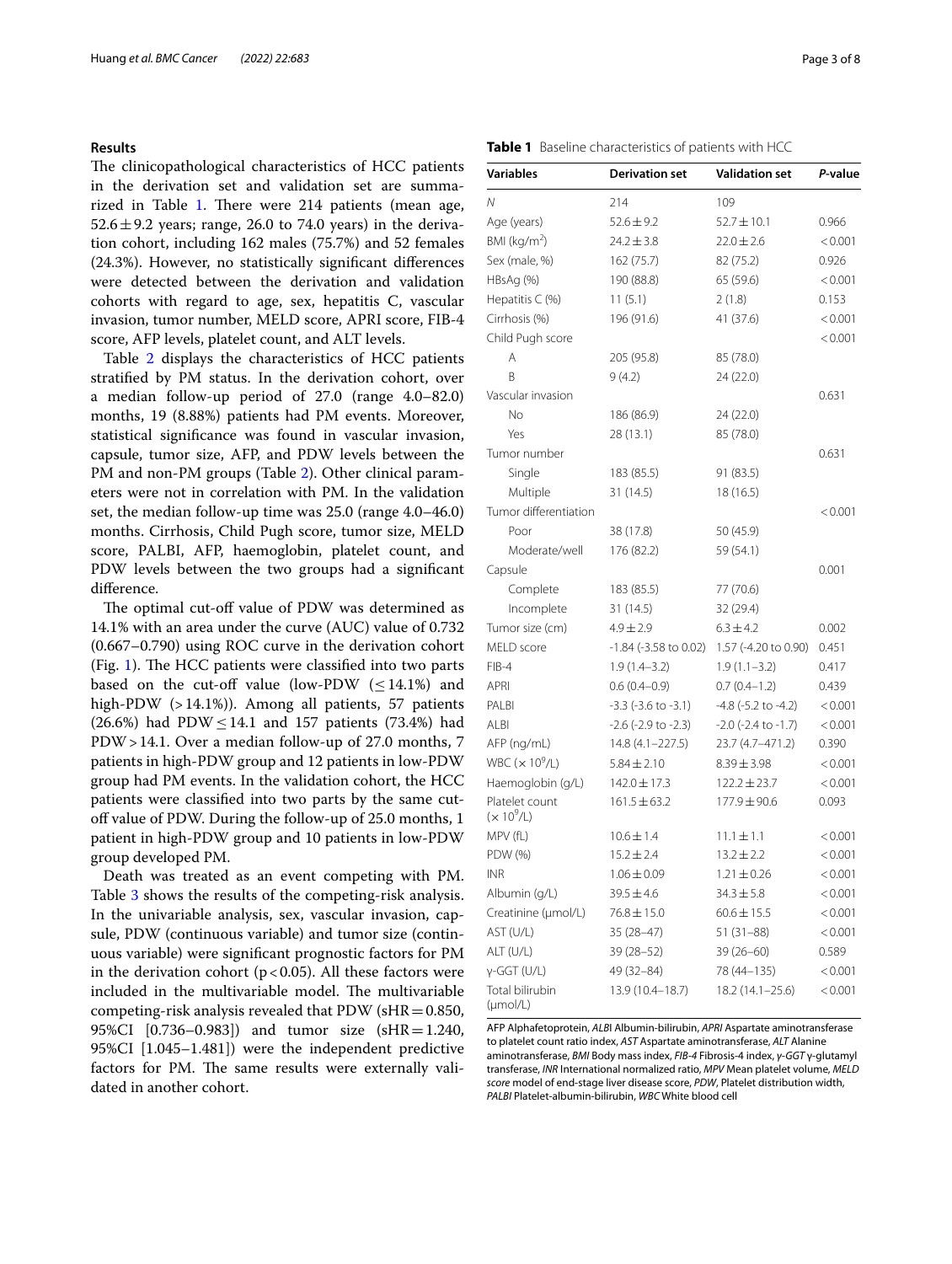<span id="page-3-0"></span>

| Variables                      | <b>Without PM</b>           | With PM                     | P-value |
|--------------------------------|-----------------------------|-----------------------------|---------|
| Development set                |                             |                             |         |
| N                              | 195                         | 19                          |         |
| Age (years)                    | $52.6 \pm 9.2$              | $53.0 \pm 9.1$              | 0.855   |
| BMI ( $kg/m2$ )                | $24.2 \pm 3.8$              | $24.4 \pm 3.5$              | 0.780   |
| Sex (male, %)                  | 151 (77.4)                  | 11 (57.9)                   | 0.058   |
| HBsAg (%)                      | 173 (88.7)                  | 17 (89.5)                   | 0.921   |
| Hepatitis C (%)                | 10(5.1)                     | 1(5.3)                      | 0.980   |
| Cirrhosis (%)                  | 179 (91.8)                  | 17 (89.5)                   | 0.728   |
| Child Pugh score               |                             |                             | 0.810   |
| A                              | 187 (95.9)                  | 18 (94.7)                   |         |
| B                              | 8(4.1)                      | 1(5.3)                      |         |
| Vascular invasion              |                             |                             | < 0.001 |
| No                             | 176 (90.3)                  | 10 (52.6)                   |         |
| Yes                            | 19 (9.7)                    | 9(47.4)                     |         |
| Tumor number                   |                             |                             | 0.060   |
| Single                         | 164 (84.1)                  | 19 (100.0)                  |         |
| Multiple                       | 31 (15.9)                   | 0(0.0)                      |         |
| Tumor differentiation          |                             |                             | 0.099   |
| Poor                           | 32 (16.4)                   | 6(31.6)                     |         |
| Moderate/well                  | 163 (83.6)                  | 13 (68.4)                   |         |
| Capsule                        |                             |                             | 0.004   |
| Complete                       | 171 (87.7)                  | 12 (63.2)                   |         |
| Incomplete                     | 24(12.3)                    | 7(36.8)                     |         |
| Tumor size (cm)                | $4.7 \pm 2.8$               | $7.5 \pm 3.5$               |         |
|                                |                             |                             | < 0.001 |
| MELD score                     | $-1.8$ ( $-3.6$ to $-0.0$ ) | $-2.0$ ( $-2.9$ to 1.2)     | 0.422   |
| FIB-4<br><b>APRI</b>           | $1.9(1.3-3.1)$              | $2.3(1.6-3.3)$              | 0.327   |
|                                | $0.6(0.4-0.9)$              | $0.7(0.4-0.9)$              | 0.714   |
| PALBI                          | $-3.3$ ( $-3.6$ to $-3.0$ ) | $-3.3$ ( $-3.7$ to $-3.2$ ) | 0.353   |
| <b>ALBI</b>                    | $-2.6$ ( $-2.9$ to $-2.3$ ) | $-2.7$ ( $-3.0$ to $-2.4$ ) | 0.201   |
| AFP (ng/mL)                    | 12.3 (3.9-174.3)            | 231.0 (22.6-11,894.3)       | 0.001   |
| WBC $(x 10^9/L)$               | $5.82 \pm 1.92$             | $6.06 \pm 3.48$             | 0.634   |
| Haemoglobin (g/L)              | $142.5 \pm 16.3$            | 137.4 ± 25.7                | 0.404   |
| Platelet count<br>$(x 10^9/L)$ | $160.3 \pm 64.3$            | 174.0 ± 50.5                | 0.367   |
| MPV (fL)                       | $10.7 \pm 1.5$              | $10.2 \pm 1.1$              | 0.175   |
| PDW (%)                        | $15.4 \pm 2.3$              | $13.3 \pm 2.3$              | < 0.001 |
| <b>INR</b>                     | $1.05 \pm 0.08$             | $1.08 \pm 0.17$             | 0.255   |
| Albumin (g/L)                  | 39.4±4.6                    | $40.9 \pm 4.7$              | 0.158   |
| AST (U/L)                      | $35(28-47)$                 | 38 (34 - 56)                | 0.137   |
| ALT (U/L)                      | $40(28-53)$                 | $31(26 - 50)$               | 0.250   |
| $y-GGT$ (U/L)                  | 49 (32 - 84)                | 48 (34 - 76)                | 0.927   |
| Total bilirubin                | 13.9 (10.4–18.7)            | 14.6 (10.4–21.2)            | 0.423   |
| (numol/L)                      |                             |                             |         |
| Creatinine (µmol/L)            | $76.8 \pm 15.1$             | $76.6 \pm 14.2$             | 0.967   |
| <b>Validation set</b>          |                             |                             |         |
| Ν                              | 98                          | 11                          |         |
| Age (years)                    | $53.2 \pm 9.8$              | 47.9±11.9                   | 0.099   |
| BMI (kg/m <sup>2</sup> )       | $22.1 \pm 2.6$              | $21.0 \pm 2.3$              | 0.193   |
| Sex (male, %)                  | 76 (77.6)                   | 6(54.5)                     | 0.094   |
|                                |                             |                             |         |

## **Table 2** (continued)

| <b>Variables</b>                        | <b>Without PM</b>           | With PM                     | P-value |  |
|-----------------------------------------|-----------------------------|-----------------------------|---------|--|
| HBsAg (%)                               | 60(61.2)                    | 5(45.5)                     | 0.312   |  |
| Hepatitis $C$ (%)                       | 2(2.0)                      | 0(0)                        | 0.632   |  |
| Cirrhosis (%)                           | 40 (40.8)                   | 1(9.1)                      | 0.039   |  |
| Child Pugh score                        |                             |                             | 0.048   |  |
| Α                                       | 79 (80.6)                   | 6(54.5)                     |         |  |
| B                                       | 19 (19.4)                   | 5(45.5)                     |         |  |
| Vascular invasion                       |                             |                             | 0.063   |  |
| <b>No</b>                               | 24 (24.5)                   | 0(0)                        |         |  |
| Yes                                     | 74 (75.5)                   | 11 (100.0)                  |         |  |
| Tumor number                            |                             |                             | 0.311   |  |
| Single                                  | 83 (84.7)                   | 8(72.7)                     |         |  |
| Multiple                                | 15(15.3)                    | 3(27.3)                     |         |  |
| Tumor differentiation                   |                             |                             | 0.212   |  |
| Poor                                    | 43 (43.9)                   | 7(63.6)                     |         |  |
| Moderate/well                           | 55 (56.1)                   | 4(36.4)                     |         |  |
| Capsule                                 |                             |                             | 0.591   |  |
| Complete                                | 70 (71.4)                   | 7(63.6)                     |         |  |
| Incomplete                              | 28 (28.6)                   | 4 (36.4)                    |         |  |
| Tumor size (cm)                         | $5.6 \pm 3.5$               | $13.0 \pm 3.4$              | < 0.001 |  |
| MELD score                              | $-1.4$ (-4.0 to $-1.3$ )    | $-4.3$ ( $-6.3$ to $-1.6$ ) | 0.041   |  |
| $FIB-4$                                 | $2.0(1.3-3.3)$              | $0.9(0.4 - 3.1)$            | 0.103   |  |
| <b>APRI</b>                             | $0.7(0.4-1.2)$              | $0.4(0.2-1.2)$              | 0.300   |  |
| PALBI                                   | $-4.8$ ( $-5.2$ to $-4.1$ ) | $-5.3$ ( $-5.8$ to $-4.7$ ) | 0.050   |  |
| AI BI                                   | $-2.0$ ( $-2.4$ to $-1.7$ ) | $-2.0$ ( $-2.5$ to $-1.8$ ) | 0.904   |  |
| AFP (ng/mL)                             | 16.2 (4.5-416.4)            | 415.7 (94.4-1000.0)         | 0.001   |  |
| WBC $(x 10^9/L)$                        | $8.45 \pm 4.08$             | $7.80 \pm 2.98$             | 0.609   |  |
| Haemoglobin (g/L)                       | $123.9 \pm 22.3$            | $107.0 \pm 31.3$            | 0.024   |  |
| Platelet count<br>$(x 10^9/L)$          | $171.8 \pm 87.0$            | $232.3 \pm 108.3$           | 0.035   |  |
| MPV (fL)                                | $11.2 \pm 1.1$              | $10.7 \pm 0.5$              | 0.134   |  |
| PDW (%)                                 | $13.4 \pm 2.1$              | $11.2 \pm 1.1$              | < 0.001 |  |
| <b>INR</b>                              | $1.21 \pm 0.27$             | $1.17 \pm 0.11$             | 0.613   |  |
| Albumin (g/L)                           | $34.4 \pm 5.9$              | $33.6 \pm 5.9$              | 0.639   |  |
| Creatinine (µmol/L)                     | $60.8 \pm 13.9$             | $59.7 \pm 27.0$             | 0.902   |  |
| AST (U/L)                               | $38(27 - 57)$               | 56 (24-73)                  | 0.794   |  |
| ALT (U/L)                               | $52(31-87)$                 | 50 (26-203)                 | 0.665   |  |
| $y$ -GGT (U/L)                          | 78 (42-134)                 | 77 (65 - 252)               | 0.289   |  |
| Total bilirubin<br>$(\mu \text{mol/L})$ | 18.9 (14.6-26.0)            | 14.0 (10.4-25.4)            | 0.155   |  |

Abbreviations: see to Table [1](#page-2-0)

In the derivation cohort, Fig. [2](#page-5-0) showed the cumulative incidence of PMs in the high-PDW and low-PDW groups. PM was the interest event, while death was considered a competing risk. After controlling for competing risk event, there was a signifcant diference in the incidence of PM between the high-PDW and low-PDW groups  $(p < 0.001)$ . We found that individuals with low PDW levels tended to develop PM more than individuals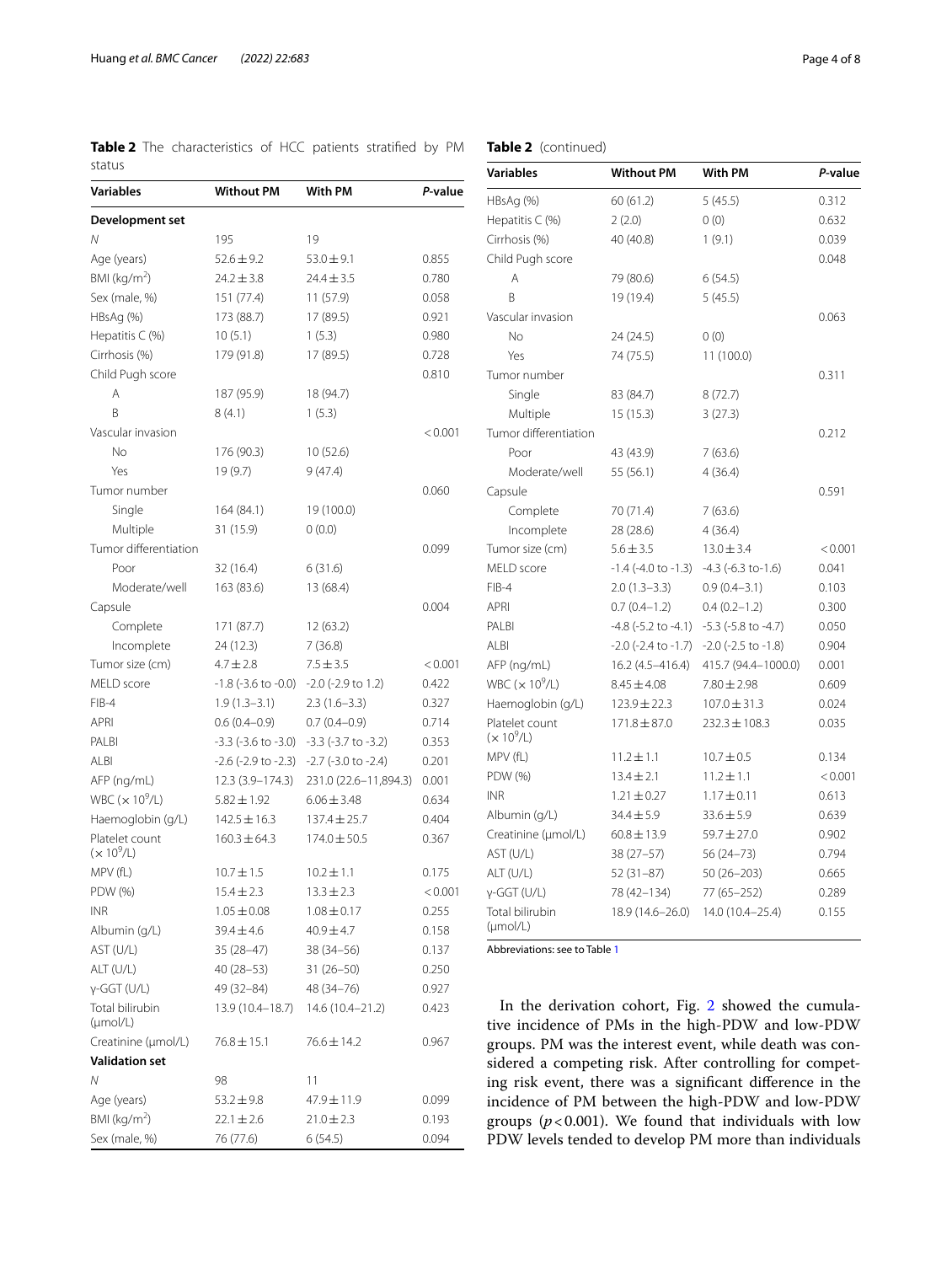

<span id="page-4-1"></span><span id="page-4-0"></span>

| <b>Variables</b>                              | <b>Univariable</b>     |         | <b>Multivariable</b>   |         |
|-----------------------------------------------|------------------------|---------|------------------------|---------|
|                                               | sHR (95% CI)           | P-value | sHR (95% CI)           | P-value |
| Development set                               |                        |         |                        |         |
| Sex (male vs female)                          | $0.405(0.164 - 0.997)$ | 0.049   | $0.443(0.170 - 1.153)$ | 0.095   |
| Vascular invasion (Yes vs No)                 | 5.360(2.200-13.100)    | < 0.001 | 2.610(0.898-7.596)     | 0.078   |
| Tumor number (Multiple vs Single)             | $0.712(0.209 - 2.430)$ | 0.590   |                        |         |
| Tumor differentiation (Poor vs Moderate/well) | 1.310(0.498-3.450)     | 0.580   |                        |         |
| Capsule (Incomplete vs Complete)              | 3.110(1.230-7.850)     | 0.017   | 1.490(0.534-4.181)     | 0.440   |
| Tumor size (cm)                               | 1.330(1.200-1.460)     | < 0.001 | 1.240(1.045-1.481)     | 0.014   |
| AFP (ng/mL)                                   | $1.000(1.000 - 1.000)$ | 0.090   |                        |         |
| PDW (%)                                       | $0.798(0.706 - 0.901)$ | < 0.001 | $0.850(0.736 - 0.983)$ | 0.028   |
| <b>Validation set</b>                         |                        |         |                        |         |
| Cirrhosis (Yes vs No)                         | $0.089(0.011 - 0.703)$ | 0.022   | $0.376(0.028 - 4.970)$ | 0.460   |
| Child Pugh score (B vs A)                     | 6.270 (1.970-19.900)   | 0.001   | 2.587(0.378-17.682)    | 0.330   |
| Tumor size (cm)                               | 1.530(1.350-1.730)     | < 0.001 | 1.940(1.291-2.915)     | 0.001   |
| MELD score                                    | $0.944(0.686 - 1.300)$ | 0.720   |                        |         |
| PALBI                                         | $0.400(0.146 - 1.100)$ | 0.070   |                        |         |
| AFP (ng/mL)                                   | $1.000(1.000 - 1.000)$ | 0.630   |                        |         |
| Haemoglobin (g/L)                             | $0.972(0.961 - 0.983)$ | < 0.001 | 1.046(0.988-1.107)     | 0.120   |
| Platelet count $(x 10^9/L)$                   | 1.010(1.000-1.010)     | 0.016   | $1.001(0.990 - 1.011)$ | 0.920   |
| PDW (%)                                       | $0.764(0.645 - 0.904)$ | 0.001   | $0.523(0.304 - 0.898)$ | 0.019   |

sHR Subdistribution hazard ratio, *CI* Confdence interval Abbreviations: see to Table [1](#page-2-0)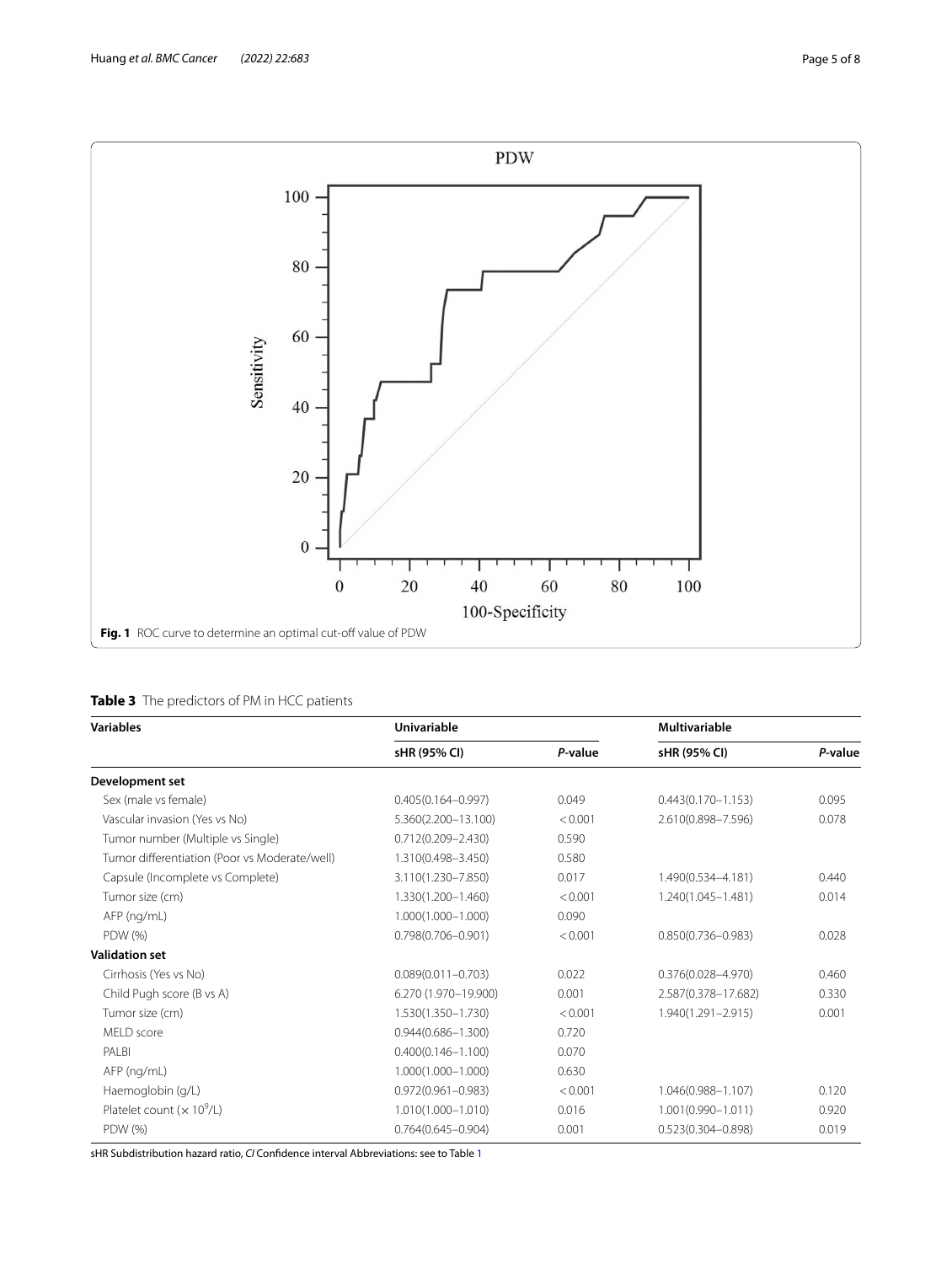

<span id="page-5-0"></span>with high PDW levels, with 2-year cumulative incidence of 21.0% and 4.5%, respectively. In the validation cohort, the cumulative incidence of 2-year PM in HCC patients was 21.3% in the high-PDW group and 1.6% in the low-PDW group (*p*<0.001) (Fig. [3](#page-5-1)**)**.

### **Discussion**

This study observed that in HCC patients with PM, PDW levels were lower than in those without PM. In addition, multivariable analysis found that PDW was

the independent predictor of PM after HCC resection. And an external validation cohort came to the same conclusion.

Platelets are traditionally considered the principal cells active in thrombosis and hemostasis. Extensive research has demonstrated that platelets make a substantial contribution to cancer growth and dissemination. Platelet activation is caused by tumor cells interacting with platelets, which promotes tumor development and metastasis  $[11]$  $[11]$ . Although the functions of

<span id="page-5-1"></span>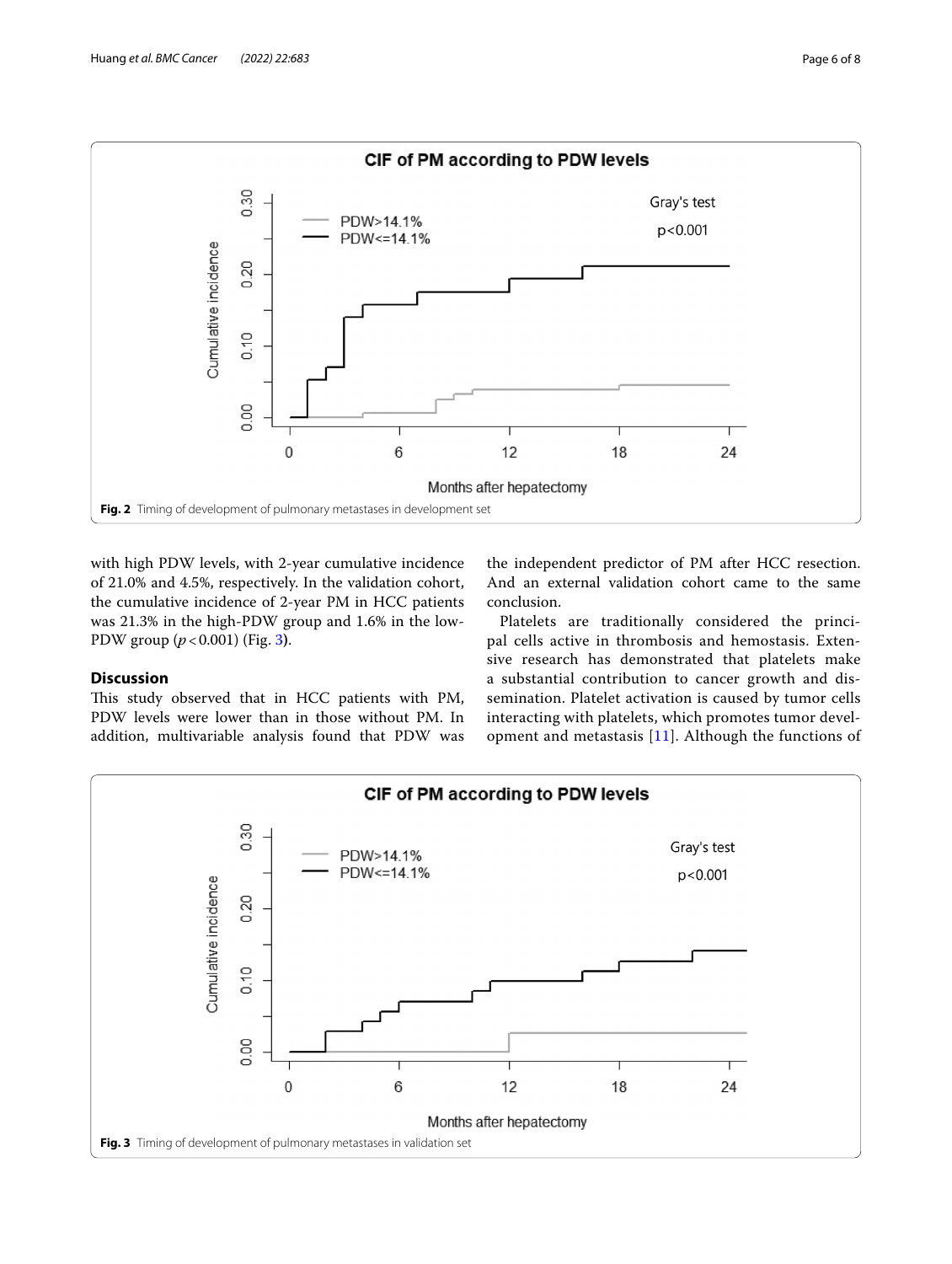platelets in tumor metastasis have been widely studied in other malignancies, the exact efects of platelets on HCC metastasis are unknown [[12](#page-7-11)[–14](#page-7-12)]. Compared with HCC patients without metastases, the patients with extrahepatic metastases had a higher platelet count. Moreover, platelet count is a valuable diagnostic for predicting extrahepatic metastasis in patients with early-stage HCC receiving curative therapy [[15\]](#page-7-13). In a metastatic HCC mouse model, pharmacological inhibition of platelet activation prevents platelets from adhering to tumor cells and reduces metastasis [[16](#page-7-14)]. Krüppel-like factor 6 (KLF6), a tumor suppressive gene, inhibits tumor growth and invasion in HCC. Previous studies revealed that platelet release downregulates KLF6 expression in vivo and in vitro in HCC cells [[17\]](#page-7-15). In addition, platelet extracts may also be able to counteract sorafenib or regorafenib-mediated inhibitory efects in HCC cells [[18\]](#page-7-16). According to our fndings, platelet activation has a crucial role in HCC. Furthermore, our data supports the use of antiplatelet treatment in patients with HCC who have undergone hepatectomy.

The mechanisms behind the link between decreased PDW and PMs are still unknown. PDW is an early biomarker of platelet activation and indicates the average change in platelet volume. In megakaryocyte development and thrombopoiesis, platelet volume is determined. The failure of heterogenic megakaryocytic maturation is refected in the decline in PDW levels [[19](#page-7-17)]. In addition, numerous clinical studies revealed a strong link between PDW and the prognosis of various cancers such as breast cancer, colon cancer, ovarian cancer, and non-small cell lung cancer [[20–](#page-7-18)[23\]](#page-7-19). Meanwhile, several reports have also confrmed that PDW is an independent predictor of poor clinical outcome in HCC [[10,](#page-7-9) [24](#page-7-20), [25\]](#page-7-21). Interleukin-6 (IL-6), granulocyte colony-stimulating factor (G-CSF), and macrophage colony-stimulating factor (M-CSF) have all been found to infuence megakaryocytic maturation, platelet production, and platelet volume [\[26\]](#page-7-22). Furthermore, tumorderived G-CSF creates a pre-metastatic environment in distant organs, and anti-G-CSF or anti-M-CSF antibodies have been shown to signifcantly prevent PMs [[27](#page-7-23)]. Furthermore, the presence of thrombocytopenia in HCC patients with cirrhosis indicates that the disease is in an advanced stage. Thrombocytopenia before treatment could be a low-cost and practical predictor of postoperative recurrence in HCC patients  $[28]$  $[28]$  $[28]$ . This also partly explains why PDW levels in HCC patients with PM were lower than those without PM.

In the present study, there are several limitations that deserve mention. Firstly, it was a small-sized study with a retrospective nature. Secondly, the mechanisms of PDW involved in PM were not explored and further research is needed. Lastly, participants only included Chinese people, so a larger study is needed to extrapolate our fndings to other ethnic groups.

In brief, preoperative PDW may predict PM in HCC patients. Further studies are warranted.

#### **Abbreviations**

AFP: Alphafetoprotein; AST: Aspartate aminotransferase; ALT: Alanine aminotransferase; APRI: Aspartate aminotransferase to platelet count ratio index; BMI: Body mass index; CIF: Cumulative incidence function; CT: Computerized tomography; CI: Confdence interval; EHMs: Extrahepatic metastases; FIB-4: Fibrosis-4 index; γ-GGT: γ-Glutamyl transferase; G-CSF: Granulocytes colony-stimulating factor; HCC: Hepatocellular carcinoma; IL-6: Interleukin-6; INR: International normalized ratio; IQR: 25%, 75% Interquartile range; KLF6: Krüppel-like factor 6; MPV: Mean platelet volume; M-CSF: Macrophage colonystimulating factor; MELD score: Model of end-stage liver disease score; PALBI: Platelet-albumin-bilirubin; ALBI: Albumin-bilirubin; PM: Pulmonary metastasis; PDW: Platelet distribution width; RECIST: Response evaluation criteria in solid tumors; ROC: Receiver operating characteristic; sHR: Subdistribution hazard ratios; SD: Standard deviation; WBC: White blood cell.

#### **Acknowledgements**

Not applicable.

#### **Authors' contributions**

XZ and RTW conceived and designed the study; WW, and MLZ collected the data; WJH, ZYL, WW and GYW analyzed the data; WJH, GYW and ZYL wrote and edited the manuscript; WJH, GYW, ZYL, MLZ, RTW and XZ revised the manuscript; RTW and XZ participated in the quality control of the study and manuscript review. All authors read and approved the fnal manuscript.

#### **Funding**

The study was funded by the Harbin Medical University Cancer Hospital (JJZD2017-05). The funding body had no role in the design of the study, col‑ lection, analysis, interpretation of data, and writing of the manuscript. Harbin Medical University Cancer Hospital,JJZD2017-05,Rui-tao Wang

#### **Availability of data and material**

The data used in the study can be obtained from the corresponding author upon request.

#### **Declarations**

#### **Ethics approval and consent to participate**

The protocol was approved by the Harbin Medical University Cancer Hospital and the First Afliated Hospital of Harbin Medical University Institutional Review Boards. All patients involved in the study gave written consent for this study.

#### **Consent for publication**

Not Applicable.

#### **Competing interests**

All authors declare that they have no competing interests.

#### **Author details**

<sup>1</sup> Department of Internal Medicine, Harbin Medical University Cancer Hospital, Harbin Medical University, Harbin, Heilongjiang 150081, China. <sup>2</sup> Department of Digestive Internal Medicine, Harbin Medical University Cancer Hospital, Harbin Medical University, Harbin, Heilongjiang 150081, China. <sup>3</sup>Department of Interventional Medicine, The First Affiliated Hospital, Harbin Medical University, Harbin, Heilongjiang 150001, China.

#### Received: 17 May 2021 Accepted: 10 June 2022Published online: 21 June 2022